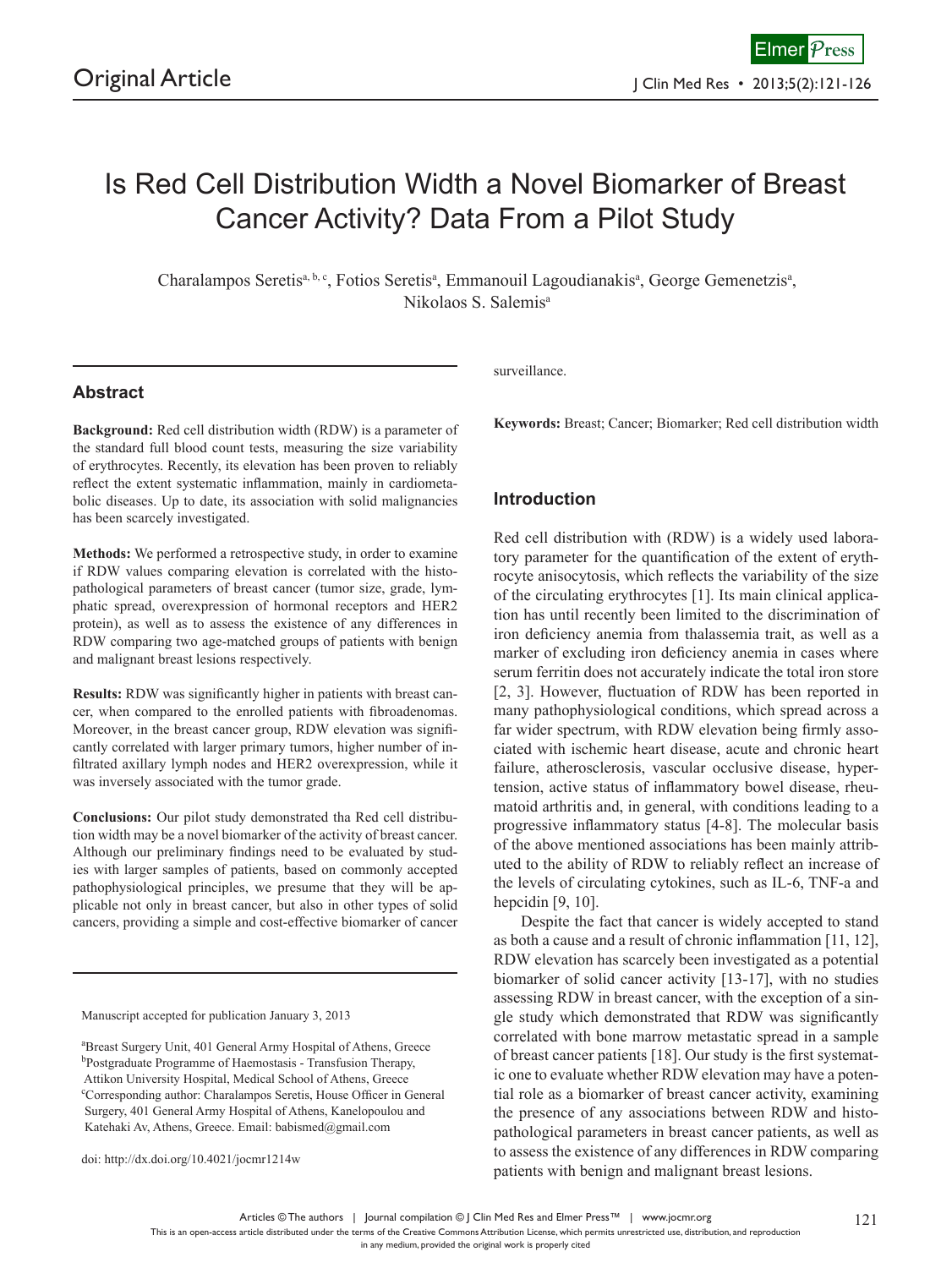

**Figure 1.** Comparative distribution of RDW in the patients with fibroadenomas and breast cancer. RDW was significantly higher in cases of underlying malignancy (P < 0.001).

### **Patients and Methods**

To test our hypothesis, we performed a retrospective study, in which were enrolled 49 women with breast neoplasias, who were surgically treated in our Department, consisting of 14 patients with fibroadenomas (Group A) and 35 with breast cancer (Group B). Based upon the preoperative diagnosis, the patients were submitted either to local excision in cases of benign disease and modified radical mastectomy in cases of breast cancer. Concerning the breast cancer group, in order to standardize the oncological profile of the tumors, only patients with unifocal grade II ( $n = 18$ ) and grade III ( $n = 17$ ) invasive ductal carcinoma were included. The rest of the other exclusion criteria of the study were the presence of hematological disorders, active inflammation, anemia (assessed through preoperative measurement of hemoglobin), iron supplementation therapy, recent venous thrombosis (past 6 months) and recent blood transfusion (past 3 months). Each patient's medical record was reviewed independently by two physicians of our Department, in order to ensure that exclu-



**Figure 2.** Red cell distribution width with respect to the over-expression of HER2 protein: RDW were significantly higher in cases of HER2 over-expression.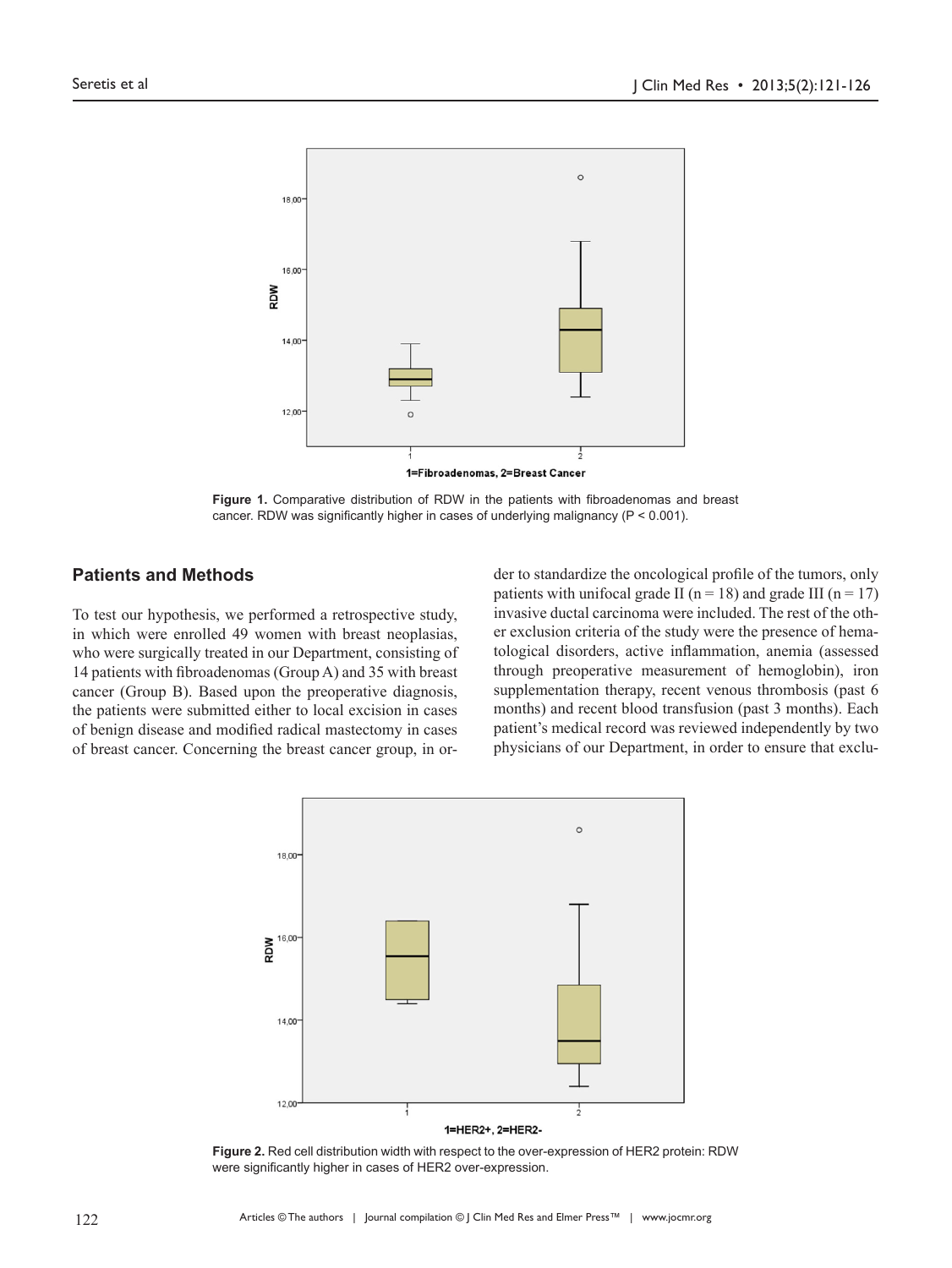

**Figure 3.** Red cell distribution width with respect to the grade of the cancerous lesions: RDW was significantly higher in patients with grade II cancer.

sion criteria were accurately met in every patient candidate of being enrolled in our study. Red cell distribution width (RDW) values were calculated using automatic analysis in the framework of the routine pre-operative full blood count test (normal range: 11-14.6%). The blood samples were obtained in the morning before the scheduled operation, between 07.30 - 09.00, in order to standardize the impact of circulating hormones (circadian rhythm) on the number and subtype distribution of the various blood cell indices. Moreover, the blood samples obtained were fasting, in accordance to the Department's protocol for routine pre-operative evaluation of the patients scheduled for elective surgery, which is applied for the standardization of the preoperative values of biochemical tests.

We assessed the existence of differences in RDW values regarding the underlying breast pathology (benign or malignant) and, concerning the breast cancer group, we examined the presence of any correlations between RDW and the number of infiltrated axillary lymph nodes and the size of the primary tumor. Moreover, we examined the presence of statistically significant differences of RDW values with respect to the over-expression of estrogen and progesterone



**Figure 4.** Red cell distribution width with respect to the over-expression estrogen receptors  $(P = ns)$ .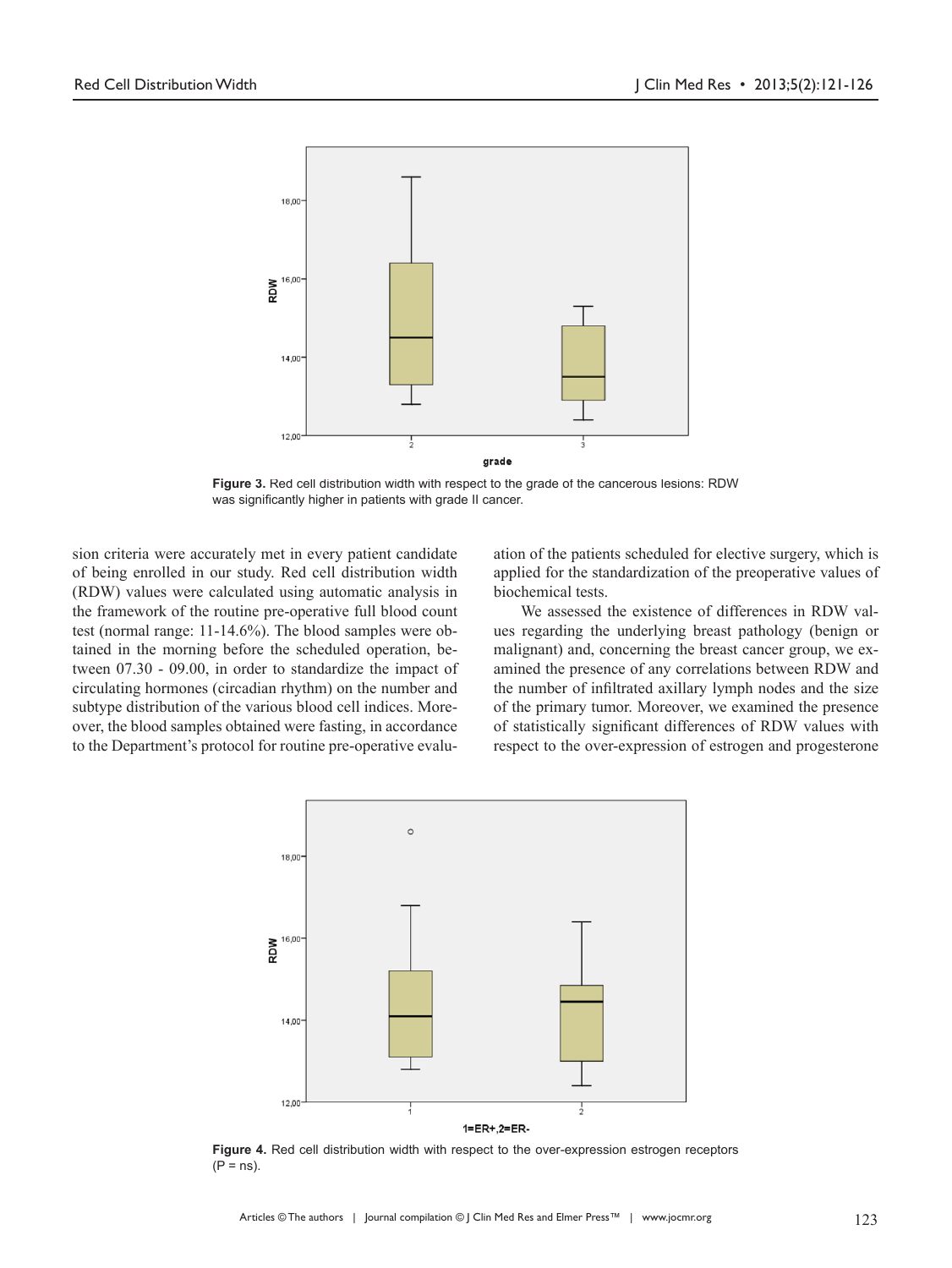

**Figure 5.** Red cell distribution width with respect to the over-expression progesterone receptors  $(P = ns)$ .

receptors, as well as the over-expression of HER2 protein.

Our statistical analyses were performed using SPSS 16.0 software package. All continuous and categorical variables were assessed for the values' normal distribution. Continuous variables were correlated using independent samples t-test, while chi-square was used when comparing categorical variables. A  $P < 0.05$  level was considered statistically significant.

#### **Results**

There were no statistically significant differences of the mean age and age span between the group of patients with fibroadenomas and the patients with breast cancer (Group A versus Group B). However, during this initial categorization (benign or malignant lesion), RDW was significantly higher in the breast cancer cohort ( $P \le 0.001$ , Group A versus Group B). More specifically, mean age was  $60.1 \pm 6.3$  years in Group A and 60.5 years  $\pm$  13.75 for Group B, while mean RDW was  $12.9 \pm 0.5$  for the patients with benign breast lesions (Group A) and  $14.3 \pm 1.46$  for the breast cancer patients (Group B). The distribution of RDW values after this initial classification of our patients (benign versus malignant) are displayed in Figure 1.

With respect of the breast cancer patients, mean tumor diameter was 22.89 mm (SD: 13), as well as the mean number of infiltrated lymph nodes was 2.3 (SD: 4.86). Patients with grade III tumors had more extended lymphatic spread  $(4.1 \pm 6.5 \text{ infinitely no})$  in grade III cancer versus  $0.6 \pm 0.6 \text{ if no}$ 0.78 in grade II,  $P = 0.01$ ) and larger tumors (28.3  $\pm$  13.8 mm

in grade III cancer versus  $18 \pm 10.35$  in grade II,  $P < 0.05$ ). Concerning the immunohistochemical profile of the cancerous lesions, over-expression of estrogen receptors (ER+) and progesterone receptors (PR+) occurred in 19/35 (54.2%) and 16/35 (45.7%) patients respectively, while 8/35 tumors were stained positive for HER2 protein over-expression (22.9%). Statistical analysis revealed that elevated RDW was significantly correlated with older age  $(P < 0.001)$ , total number of infiltrated lymph nodes ( $P < 0.001$ ), tumor diameter ( $P <$ 0.01) and HER2 over-expression ( $P < 0.01$ ) (Fig. 2). Moreover, our results demonstrated that patients with grade II carcinoma had a significantly higher RDW mean value compared to the patients with grade III carcinoma ( $P = 0.015$ ) (Fig. 3). No statistically significant differences for RDW values were revealed when the cancer patients were categorized according to the positivity for hormonal (both estrogen and progesterone) receptors expression (Fig. 4, 5) respectively.

#### **Discussion**

Red cell distribution width (RDW) is a widely available by the vast majority of automated analysts. Reflecting the size heterogeneity of the circuiting erythrocytes, higher RDW values are suggestive of increased variation of red cell volumes (anisocytosis). Until recently, RDW had been a usually overlooked erythrocyte parameter, however, recent studies have clearly demonstrated that RDW is a reliable biomarker of cardiovascular morbidity and mortality, as well as an indicator of active, acute or chronic inflammatory conditions, such as infections and auto-immune diseases, since RDW is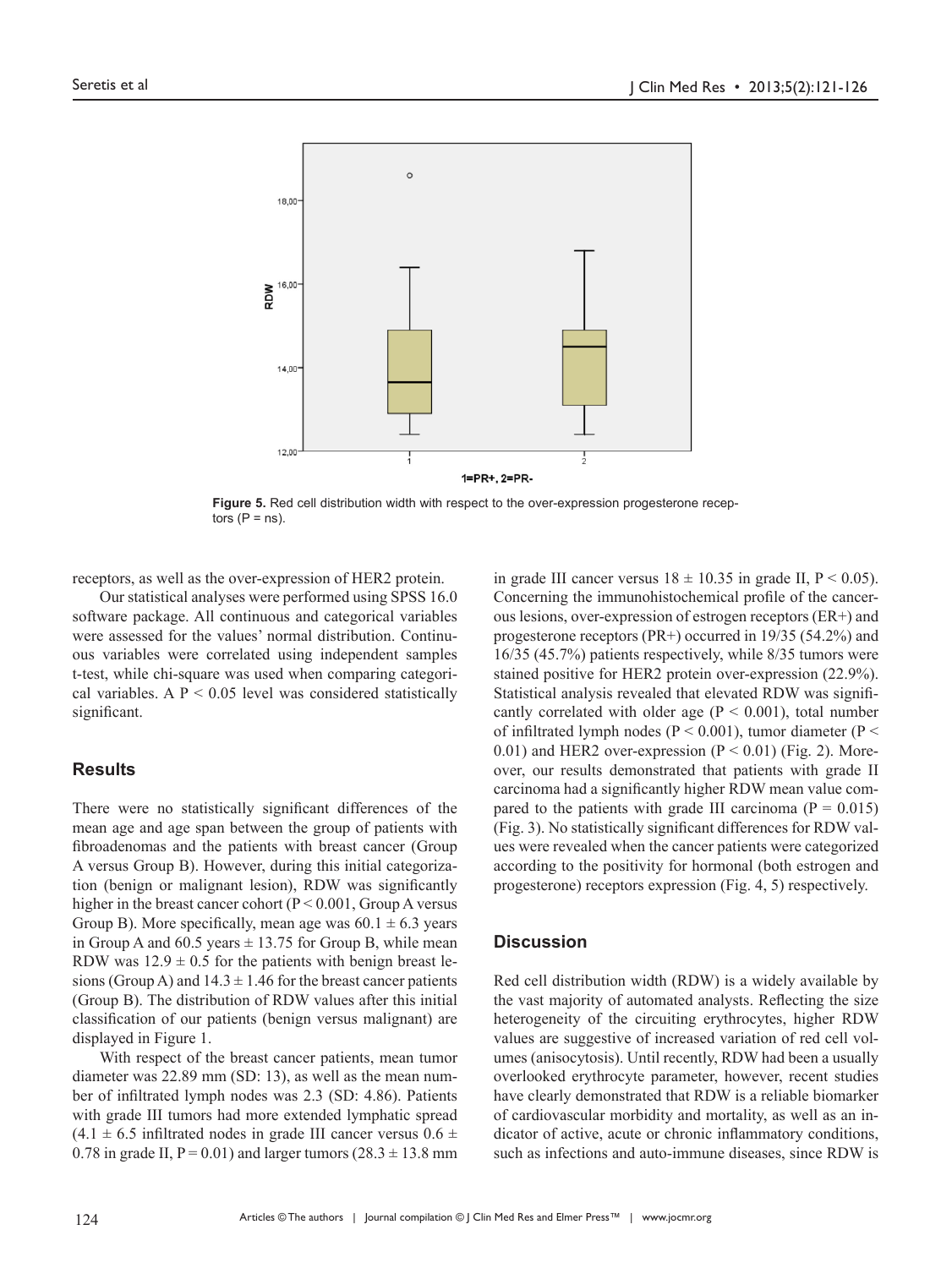an early detector of iron deficiency anemia, impaired iron mobilization, increased oxidative stress status and its elevation has been firmly associated with elevation of other inflammation markers, such as C-reactive protein, Interleukin-6 and Tumor Necrosis Factor-a [6, 19].

Despite the great number of published studies evaluated the clinical significance of RDW as a prognostic factor in patients with impaired cardiometabolic function and active inflammation, extremely limited data exist concerning the potential consideration of RDW as a biomarker of cancer growth and metastatic activity in solid malignancies. To the best of our knowledge, there are only two studies assessing the utility of RDW as an additional factor for increasing the diagnostic accuracy of anemia as a screening method in colorectal cancer [16, 17], demonstrating conflicting results. Moreover, a recent study by Beyzit et al [14] indicated that elevated RDW could be a useful biomarker in order to discriminate benign from malignant causes of biliary obstruction, with a sensitivity of 72% and specificity of 69%, using 14.8% as a cut-off value for RDW. Apart from the above mentioned, there are two other published studies, by Ozkalemkas et al and Seitanides et al, suggesting that elevated RDW was significantly correlated with disseminated solid malignancies to the bone marrow, with the study by Seitanides et al being the one including patients with breast cancer as the primary tumor, without providing, though, any other data concerning a possible correlation of RDW with the histopathological parameters of the breast lesions [15, 18]. Finally, in a study by Baicus et al, RDW was significantly elevated in a cohort of patients with various types of malignancies, when compared to non-cancer patients [13]. Thus, it is evident that our study is one of the very few to investigate whether RDW elevation may be of any significance with respect to the biological behavior of solid malignancies and is the first one to document a statistically significant correlation between RDW and principle histopathological parameters in breast cancer, even in the framework of a pilot study.

Our preliminary results demonstrated that elevated RDW could be helpful in the differential diagnosis of the nature of a breast tumor -benign or malignant-, being significantly higher in the group of patients with breast cancer. However, it is obvious that RDW cannot be regarded as a specific detector of malignancy. As the exclusion criteria of our study highlight, RDW value can be influenced in many common pathological conditions. Also, taking into account the relatively small sample of the patients enrolled in our study, it would be rather endangered to propose a cut-off value of RDW that would be more safely associated with underlying malignancy. Nevertheless, we should take into account that RDW is always available in routine blood tests and does not increase the cost of diagnostic strategy; this particular point stands for a major advantage regarding its easy and cost-effective application.

Without a doubt, one of the most interesting findings of our study was the fact that although higher values of RDW were significantly correlated with the primary tumor diameter and the absolute number of the infiltrated axillary lymph nodes, RDW was inversely associated with the tumor grade (significantly higher in patients with grade II invasive ductal carcinomas than in patients with grade III cancer). This particular finding appears to be a controversy to the rationale of elevation of RDW according to the presence of a more active inflammatory process, as a higher tumor grade generally enhances the local and systematic inflammatory reaction [20]. However, at least theoretically, a possible explanation could be that more aggressive tumors demonstrate features that help them "escape" from immuno-surveillance and consequently may not trigger an extended inflammatory reaction during their progression.

Another intriguing finding of our pilot study was the firm association of RDW elevation and HER overexpression. Indeed, HER2 overexpression is regarded to lead to a significant upregulation of IL-6, which plays a crucial role in the promotion of the tumor-immune system interactions, the establishment of a generalized inflammatory status along with the progression of cancer and the enhancement of local growth and metastatic spread [21]. From this point of view, RDW could also be a biomarker for monitoring the response in cases of implementation of anti-HER2 agents, comparing baseline measurements before the initiation of the treatment with sequential measurements according to the therapeutic protocols.

Summarizing, our study demonstrated the Red cell distribution width may be a novel biomarker of the activity of breast cancer. Although our preliminary findings need to be evaluated by larger studies, the close interplay between inflammation and cancer provides a solid theoretical base to support the evidence provided by this pilot study.

## **Conflict of Interest**

No competing interests to declare.

#### **References**

- 1. Forhecz Z, Gombos T, Borgulya G, Pozsonyi Z, Prohaszka Z, Janoskuti L. Red cell distribution width in heart failure: prediction of clinical events and relationship with markers of ineffective erythropoiesis, inflammation, renal function, and nutritional state. Am Heart J. 2009;158(4):659-666.
- 2. Demir A, Yarali N, Fisgin T, Duru F, Kara A. Most reliable indices in differentiation between thalassemia trait and iron deficiency anemia. Pediatr Int. 2002;44(6):612- 616.